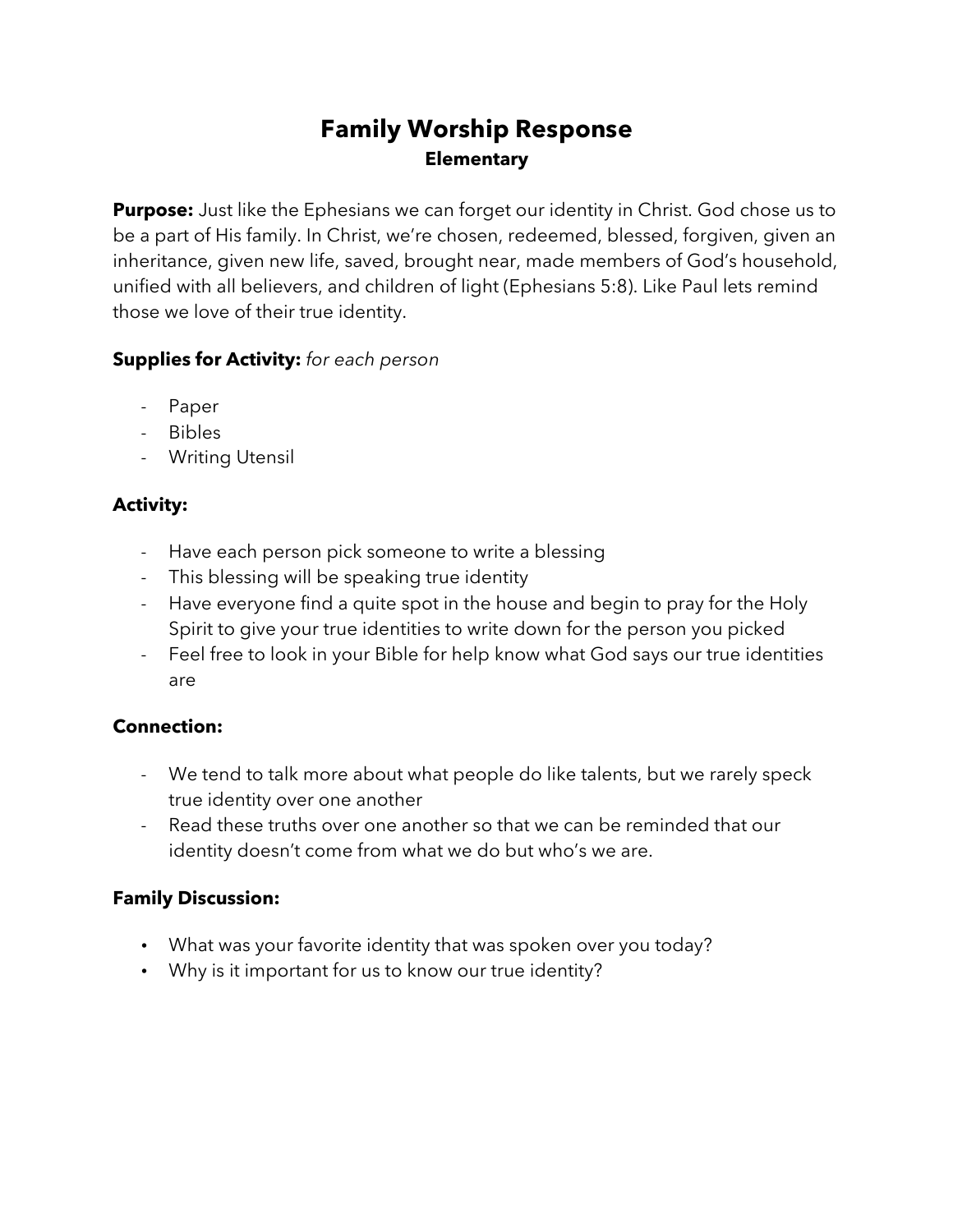# **Family Activity Elementary**

### **"God Calls Us His Own" Identity Poster Activity Purpose:**

1 John 3:1: See what great love the Father has lavished on us, that we should be called children of God! And that is what we are! The reason the world does not know us is that it did not know Him."

God created each one of us in His likeness to reflect a portion of Who He is. We each have unique attributes and interests, but through Jesus, we are all God's children. Today's activity will allow families an opportunity to reflect on who they are in Christ as well as consider what makes them one-of-a-kind individuals. Use this poster as a reminder of God's purpose and blessings in our lives.

#### **Supplies Needed:**

- Bibles
- Scissors (1 pair per child)
- Magazines (1 for every 1–2 children, age-appropriate)
- Construction paper or poster board (depending on the size you want)
- Glue sticks (1 per child)
- Colored pencils or markers, other misc. art supplies

#### **Action:**

- Read aloud *Ephesians 1:1-14*. As this is read, discuss who God says you are and write down any truths that stand out to you.
- Write your name or cut out magazine letters to paste on the center of the construction paper or poster.
- Look through some magazines and cut out images and words that relate to who God says you are and what interests you. You may also choose to draw pictures.
- Decorate your poster with stickers, glitter, or whatever you'd like.
- Hang your Identity Poster in your room as a daily reminder of who you are!